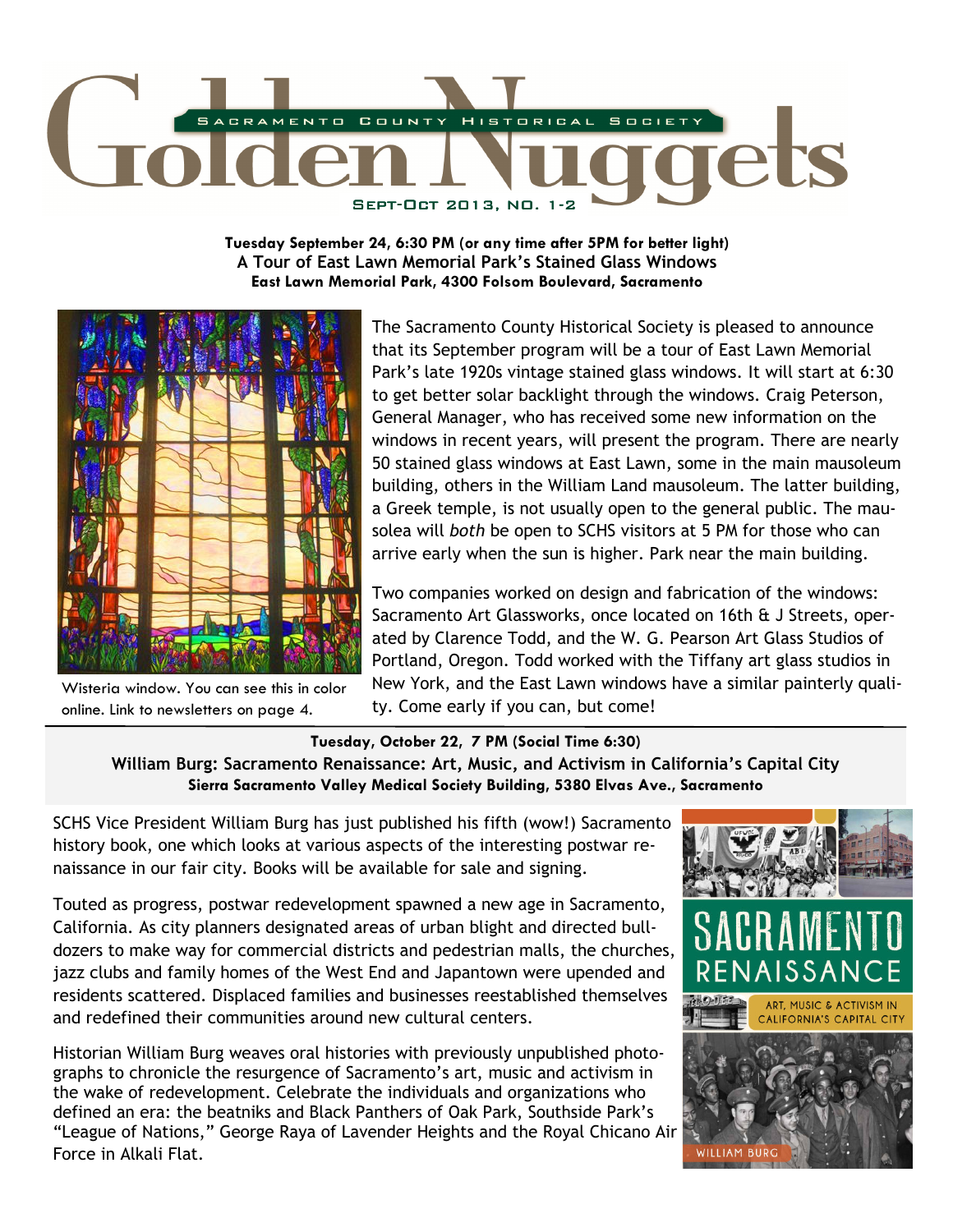#### Excerpts From **East Lawn Memorial Park Centennial Talk, 2004**  By Doctor Bob La Perriere

Traditionally a cemetery is thought of solely as a burial place for loved ones. However, a cemetery is much more. It is a study in diseases, in ethnicity, and in socioeconomic class; it is an outdoor museum of art and an outdoor museum of history. It is indeed our greatest repository of the past, and should be thought of as a memorial not only to the people lying at rest there, but to the history of the entire region.

# **HIGH GROUND**

Cemeteries tend to be on high ground, and lots with a view in some cemeteries do command a higher price. In an area such as Sacramento that was quite prone to flooding, they are on high ground to prevent the potential de-interment of those buried there . East Lawn, at the Folsom Boulevard site, is reputed to be on the highest ground in the City of Sacramento.

## **EAST LAWN CONCEPT**

In 1904 East Lawn indeed was a new concept in Sacramento-a private cemetery with perpetual care, that is a cemetery maintained with funds set aside for that purpose, as opposed to by fees, charged year-to-year at levels which may change. Active promotion for perpetual care did not begin until 1891 with the American Association of Cemetery Superintendents. Indeed, the entire concept of funerals and death also was in evolution, there being a transition from a preoccupation about dying to a much more private approach.

#### **CHANGES AND REFORMS**

The Mt. Auburn Cemetery, near Cambridge, Massachusetts, was established in 1831 as the first *rural garden cemetery*. The new cemetery helped stopped the spread of disease and improved sanitary conditions by moving the burial ground to the countryside, in a natural setting. This was important because it was not until almost 1880 that embalming was widely used, which would sanitize the body and prevent disease spread. Embalming additionally eliminated one of the greatest fears of the nineteenth century --- the fear of being buried alive.

The term cemetery replaced the less pleasing graveyard and burial ground. The rural garden cemetery dominated burial reform during the middle third of the nineteenth century. In these garden cemeteries massive monuments were built, resulting in the development of American sculptors' art and offering an elitism and class distinction after death. By 1860 about 65 such cemeteries were established. Visiting these peaceful beautiful cemeteries became a Sunday family tradition. In fact, as a result of the success and popularity of garden cemeteries as visitation and recreational areas, the nations' first city park, New York's Central Park, was planned in 1856.

#### **LAWN PARK CEMETERY**

About this time, however, concern developed about the

over-monumentalized and hedonistic displays of wealth in the garden cemeteries, and the first *lawn park cemetery,* without headstones or monuments, was opened in 1855. By 1885 this natural setting lawn cemetery became the most popular type. Grave lot enclosures by fences and grave mounds which obstructed the path of lawn mowers (and which also symbolized death) were forbidden. Willow trees were banned and nothing was present to even suggest the presence of death.

In 1917 Forest Lawn Memorial Park Cemetery in Glendale became renowned for interment of the rich and famous and became a tourist attraction. In 1919 cemetery superintendents allowed the introduction of modern machine-made marble slab gravestones, creating an artificial individuality. By 1920 other aspects of cemetery design and layout were changed so that the cemetery once again looked like a place of the dead and not like a park. By the 1960s over one and one-half million people visited a cemetery each year. The design and concept became the prime influence on twentieth-century cemetery development.

# **EAST LAWN'S START**



Early construction scene from East Lawn collection

In Sacramento, the development of East Lawn began in 1904, two years after San Francisco passed a law forbidding further burials as land was becoming too valuable for cemeteries. Cypress Lawn Cemetery had anticipated this and had already started burials in Colma, just south of San Francisco, in 1892. In 1914 eviction notices were sent to Laurel Hill Cemetery and others, but local opposition delayed the removal of bodies to various cemeteries in Colma until 1940.

#### **NEW HELVETIA TRANSFERS**

The New Helvetia Cemetery, contiguous with Sutter's original burying grounds, was flourishing when East Lawn began, but was to be closed to burial in 1912 and shortly afterwards leveled off its beautiful tombstones and monuments to be converted into a park, with identical appearing concrete markers laid flat to allow recreational activities over them. In the 1950's the New Helvetia bodies were removed to allow for the construction of Sutter Middle School, and 4685 graves were transferred to this cemetery. It is for this reason that though East Lawn began in 1904, almost 5000 of its burials date to as early as 1849.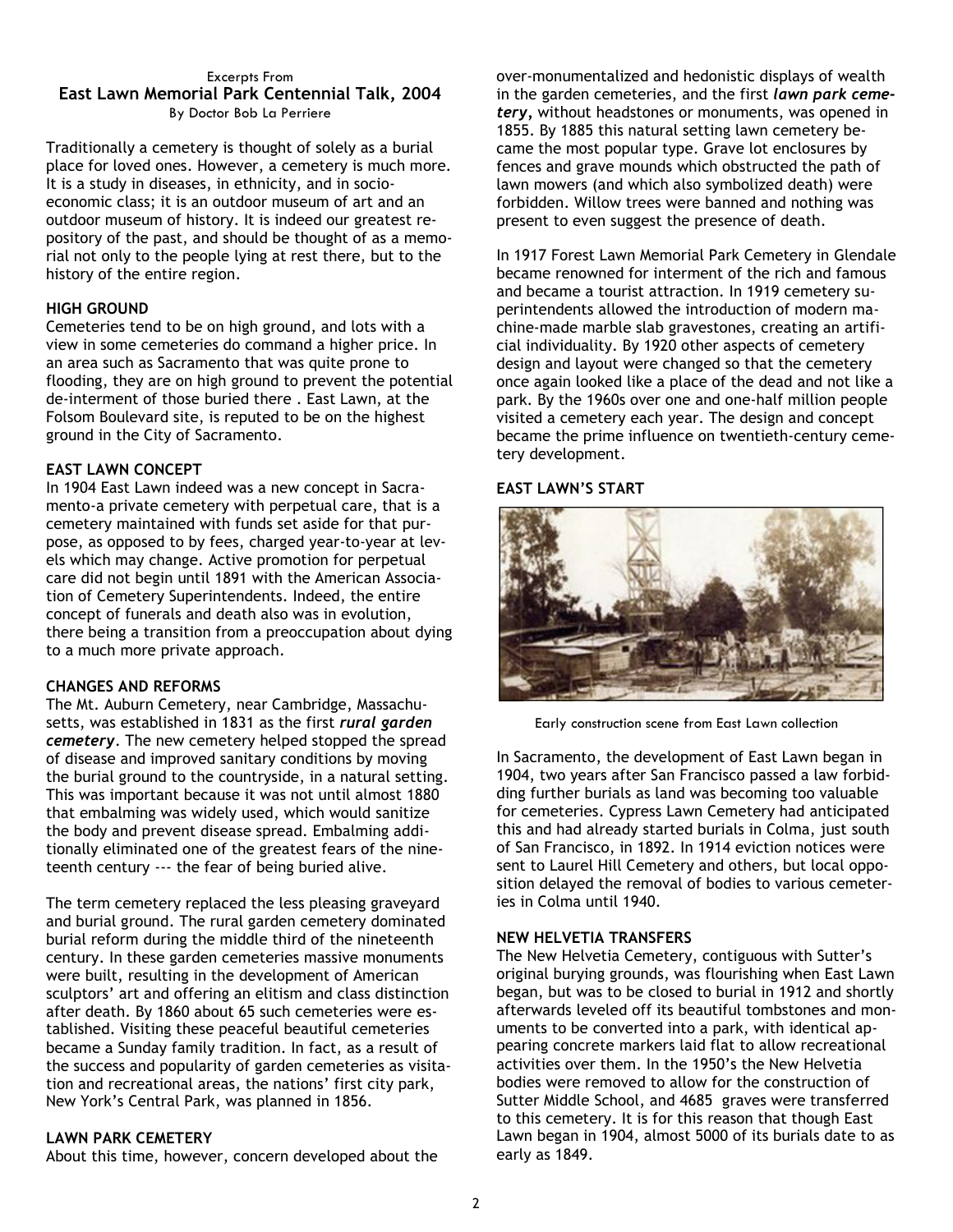These transfers were long forgotten by our community, as no markers or plaques were erected by the City when they moved these early settlers and pioneers to East Lawn and reburied them in the 1950s. In 1989, in commemoration of the Sesquicentennial of Sacramento, a joint effort by the Old City Cemetery Committee and East Lawn honored these 4685 individuals. East Lawn generously donated and erected corner walls and a beautiful monument dedicated to the memory of these early settlers. Shortly afterwards the Japanese Community erected a monument to the hundreds of Japanese who were moved here from New Helvetia Cemetery, and subsequently other groups have erected monuments in memory of various individuals.

# **EAST LAWN START**

The early 1900s when East Lawn started was an era of small farms. The gold rush had subsided and new "gold" was agricultural produce. This era was also the beginning of an arts and crafts lifestyle. When East Lawn opened, fewer than 30 automobiles were registered in Sacramento, and it would be only two years before the glow from the fires in San Francisco due to the devastating San Francisco earthquake would be seen in Sacramento. Oak Park had been created 15 years previously as Sacramento's first suburb, but 7 years after East Lawn's opening, the city had grown so extensively that Oak Park was annexed into the City of Sacramento. East Lawn Cemetery's 40 acres has well demonstrated the evolution of Sacramento, from a country farm, called Twin Oaks Farm, at the turn of the century to the final resting place of people synonymous with Sacramento and the early West.



Newton Earp, Wyatt's brother, John Breuner of Breuner's Furniture company; William Land, who donated \$250,000 to the City to establish the park now bearing his name; Buddy Baer, former number one heavyweight boxing contender; and Charles McClatchy, editor and president of the Sacramento Bee for 53 years, rest in East Lawn. Efife Yeaw, and a multitude of not as well known people who played significant and colorful parts in our history, such as Alex Adams, known as the King of Sacramento's once large gypsy community, are buried here. There are other rather unique residents, such as the British Soldiers who died in a plane accident during World War II; they are buried at East Lawn in British soil brought over from England.

The first entry in the book of burials, however, is that of a boy. Though so many of the early deaths were due to diseases, with no known treatment at the time, the cause of death of this first East Lawn burial was, and still is, preventable. Sadly, it is still not an uncommon cause of death in our River City: drowning.

The next major step in East Lawn's development was the building of the mausoleum and administration buildings in 1926 which had just been preceded by the landing of the first transcontinental mail plane at Mather Field and was followed by the grand opening of the Alhambra Theatre. (Editors Note: Descendants of Charles Dodd believe Dodd also designed the Alhambra stained glass windows.) East Lawn has continued its tradition of offering Sacramentans a final resting place which continues to provide not only a beautiful and peaceful setting for one's last place on earth, but a fine memorial to Sacramento and those whose efforts have helped create our community.

# **New Updated & Improved Website Coming Soon!**

Testing and Final Decisions Underway

You'll Be Able to Join or Renew Online with PAYPAL!

| <b>SCHS Membership Form</b>                                                                |            |                                   |                    |             |               |  |  |  |  |
|--------------------------------------------------------------------------------------------|------------|-----------------------------------|--------------------|-------------|---------------|--|--|--|--|
| Please, circle your membership level<br><b>Personal Memberships</b>                        |            | <b>Business &amp; Sponsorship</b> |                    | Educational |               |  |  |  |  |
|                                                                                            | Individual | \$35                              | Contributing \$100 |             | Library* \$50 |  |  |  |  |
|                                                                                            | Senior     | \$30                              | Patron             | \$250       | *Non-voting   |  |  |  |  |
|                                                                                            | Student    | \$20                              | Gold               | \$500       |               |  |  |  |  |
| New member OR Renewal? (Circle choice)<br>Name                                             |            |                                   |                    |             |               |  |  |  |  |
| State & ZIP: _________________________                                                     |            |                                   |                    |             |               |  |  |  |  |
| Phone: ( )<br>Email: <u>__________________</u>                                             |            |                                   |                    |             |               |  |  |  |  |
| Make checks out to SCHS and mail to PO Box 160065, Sacramento, CA 95816-0065<br>Thank You! |            |                                   |                    |             |               |  |  |  |  |